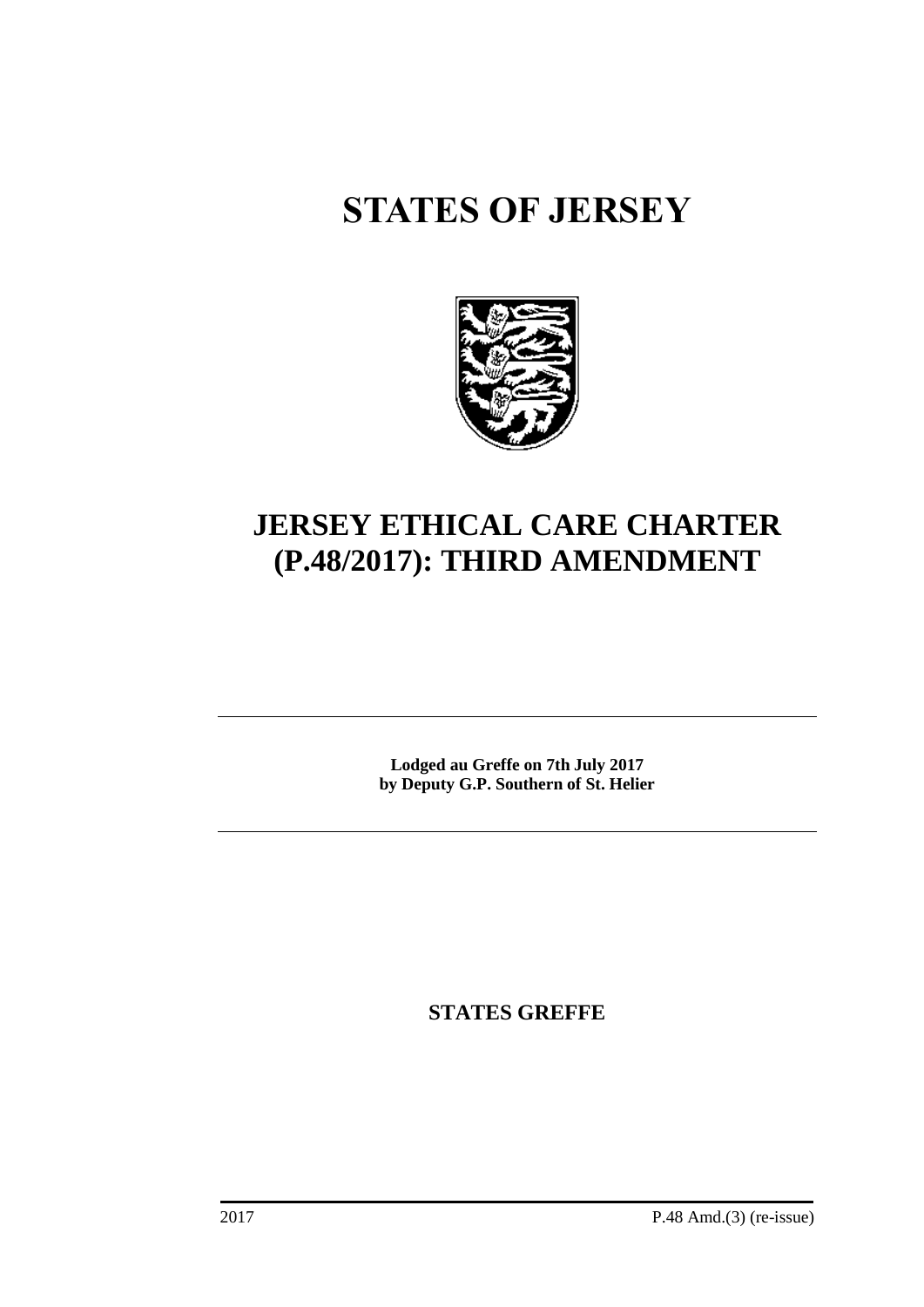# **1 PAGE 2, PARAGRAPH (a) –**

For paragraph (a), substitute the following –

"(a) to agree in principle that the Island should adopt a Jersey Ethical Care Charter "the Charter";".

## **2 PAGE 3, PARAGRAPH (b) –**

For all the words after "Health and Social Services", substitute the following –

", under Article 39 of the Regulation of Care (Jersey) Law 2014, to consult with the Jersey Care Commission, and with users and providers of care services on –

- (i) the terms of the Charter, which will include consideration of the following matters –
	- (a) The starting point for arranging care will be client need, and not minutes or tasks. Workers will have the freedom to provide appropriate care, and will be given time to talk to their clients.
	- (b) The time allocated to visits will match the needs of the clients. In general, 15-minute visits will not be used, as they undermine the dignity of the clients.
	- (c) Homecare workers will be paid for their travel time, their travel costs, and other necessary expenses such as mobile phones.
	- (d) Visits will be scheduled so that homecare workers are not forced to rush their time with clients or leave their clients early to get to the next one on time.
	- (e) All homecare workers will be covered by an occupational sick pay scheme to ensure that staff do not feel pressurised to work when they are ill, in order to protect the welfare of their vulnerable clients.
	- (f) Clients will be allocated the same homecare worker(s) wherever possible.
	- (g) Zero-hour contracts should not be routinely used in place of permanent contracts. Holiday pay will not be "rolled up" in hourly rates.
	- (h) Providers will have a clear and accountable procedure for following up staff concerns about their clients' well-being.
	- (i) All homecare workers will be regularly trained to the necessary standard to provide a good service (at no cost to themselves, and in work time).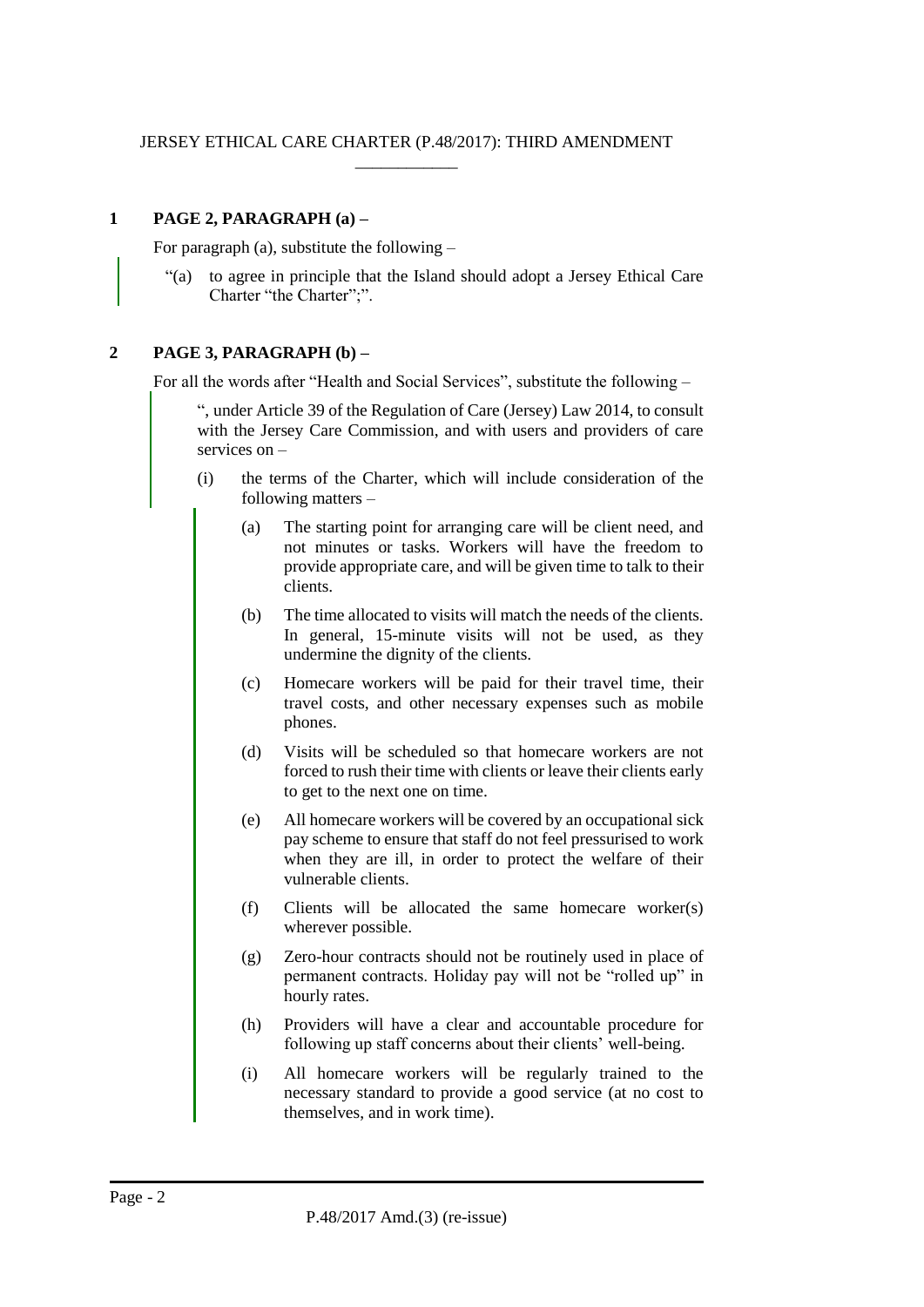- (j) Homecare workers will be given the opportunity to regularly meet co-workers to share best practice and limit their isolation.
- (k) All homecare workers will be paid at least the Jersey Living Wage (if and when the Jersey Living Wage is adopted by the States).
- (l) Any other elements that come out of the consultation referred to above;

and

(ii) whether all providers of domiciliary care should be required to sign up to the Charter;".

# **3 PAGE 3, PARAGRAPHS (c) and (d) –**

For paragraphs (c) and (d), substitute the following –

"(c) to request the Minister for Health and Social Services to lodge a proposition with the States by 31st December 2017 to establish a Jersey Care Charter that reflects the outcome of his consultation under paragraph (b).".

# DEPUTY G.P. SOUTHERN OF ST. HELIER